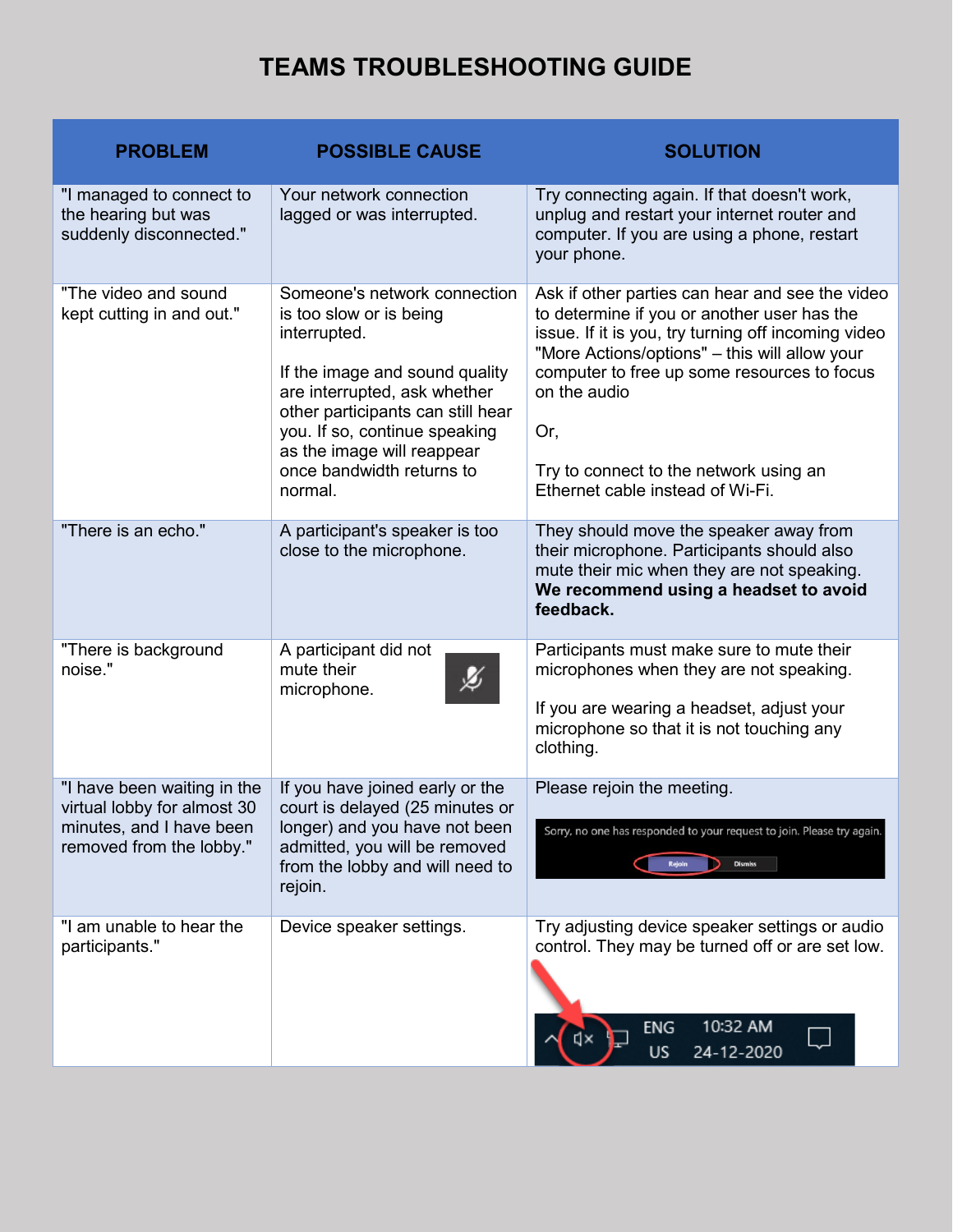| "I am unable to share my<br>audio/video in Teams on<br>my smartphone."         | Make sure your webcam and<br>microphone are selected<br>before joining or starting a call.<br>When you join, you will see a<br>toggle switch for your<br>microphone and camera. Make<br>sure both are turned on.<br>If that still does not work, then<br>the problem might be due to<br>permissions/privacy settings.<br>Your browser/device settings<br>may ask if it is okay for Teams<br>to use your mic and camera.<br>Be sure to allow it so you'll be<br>seen and heard in your<br>meeting. | Check your<br>< Settings<br>Teams<br>device settings<br>ALLOW TEAMS TO ACCESS<br>$\bigcirc$<br>$\mathbf{Q}$ Microphone<br>$\bigcirc$<br>Camera<br>Siri & Search<br>$\bullet$<br><b>Background App Refresh</b><br>$\bullet$<br>(p) Cellular Data<br><b>TEAMS SETTINGS</b><br>teams.microsoft.com wants to<br>Use your microphone<br>C31 Use your camera<br>Select Allow to let Microsoft Teams use your mic and<br>camera for calls and meetings on this browser.<br>When you do, we'll turn your devices on for a moment to set them u |
|--------------------------------------------------------------------------------|---------------------------------------------------------------------------------------------------------------------------------------------------------------------------------------------------------------------------------------------------------------------------------------------------------------------------------------------------------------------------------------------------------------------------------------------------------------------------------------------------|----------------------------------------------------------------------------------------------------------------------------------------------------------------------------------------------------------------------------------------------------------------------------------------------------------------------------------------------------------------------------------------------------------------------------------------------------------------------------------------------------------------------------------------|
| "Teams keeps freezing or<br>is unresponsive."                                  |                                                                                                                                                                                                                                                                                                                                                                                                                                                                                                   | Try force quitting the app and launching it<br>again.<br>If you are on a mobile device try restarting<br>your device and rejoining the teams meeting. If<br>that doesn't work, try restarting your computer<br>or device.                                                                                                                                                                                                                                                                                                              |
| "I am having issues with<br>incoming audio."                                   |                                                                                                                                                                                                                                                                                                                                                                                                                                                                                                   | If you are using the Teams desktop software<br>or mobile apps you can switch on real-time<br>closed captioning to fill in audio gaps. From<br>the Teams meeting window, click or tap to<br>the three-dots/more-actions icon. A<br>menu appears. Select "Turn on live captions."<br>Once activated, the closed captioning will only<br>appear for you<br>(desktop version of Teams only)                                                                                                                                                |
| "Some features/options<br>are unavailable to me on<br>Teams."                  |                                                                                                                                                                                                                                                                                                                                                                                                                                                                                                   | Ensure you are using the desktop<br>software for Teams - not the web browser<br>version of Teams. Joining Teams on the web<br>browser limits features.                                                                                                                                                                                                                                                                                                                                                                                 |
| "I am unable to<br>present/share."<br>(Note: Only if directed by<br>the Court) | You may have been assigned<br>the attendee role, which limits<br>access to presenter features.                                                                                                                                                                                                                                                                                                                                                                                                    | You will need to be promoted by the organizer<br>to present.<br>Select share. Select the document you want to<br>share on the screen for all participants to<br>see. This option may only be available if the<br>Court gives permission for participants to<br>share;<br>After you select what you want to show, a red<br>border surrounds what you are sharing. Select<br>Stop sharing to stop showing your screen                                                                                                                    |